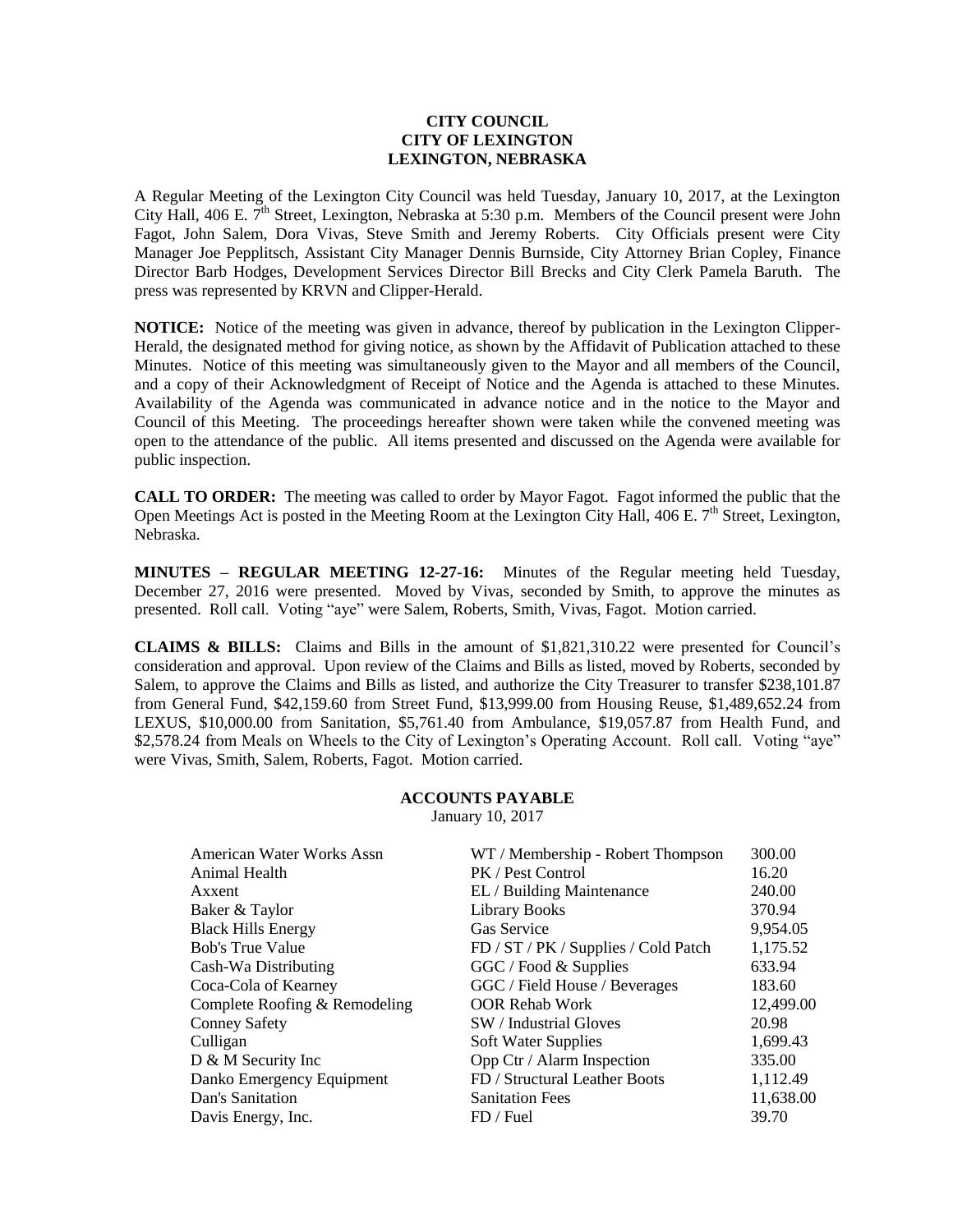| Dawson County Court                  | <b>Court Fees</b>                                 | 17.00      |
|--------------------------------------|---------------------------------------------------|------------|
| Dawson County                        | <b>Dispatch Fees</b>                              | 27,500.00  |
| Dawson Co Register of Deeds          | <b>Filing Fees</b>                                | 76.00      |
| Dawson Pest Control                  | OC / FD / GGC / Pest Control                      | 149.10     |
| <b>Eakes Office Solutions</b>        | Lib / Office / Janitorial Supplies                | 224.67     |
| <b>EBSCO</b>                         | <b>Library Subscriptions</b>                      | 873.46     |
| Eilers Machine and Welding           | SW / Sump Pump Repair                             | 26.00      |
| Electric Pump                        | SW / Lift Station Rebuild / Hardware              | 66,989.44  |
| Electrical Engineering & Equipment   | EL / Hardware                                     | 5.45       |
| Fagot Refrigeration & Electric Inc   | PK / ST / Heater / Field House Service            | 3,684.64   |
| <b>Fastenal Company</b>              | ST / SW / Tools / Hardware                        | 50.13      |
| Gale/Cengage Learning                | <b>Library Books</b>                              | 137.49     |
| <b>Health Claims Fund</b>            | Claims                                            | 19,057.87  |
| Heldt & McKeone Law Offices          | Professional Fee                                  | 2,700.00   |
| Hiland Dairy Foods Company LLC       | Food & Beverages                                  | 234.85     |
| <b>Ingram Library Services</b>       | <b>Library Books</b>                              | 74.92      |
| Jack's Uniforms & Equipment          | PD / Uniforms                                     | 173.94     |
| <b>JEO</b> Consulting                | Professional Services / Kirkpatrick Park          | 4,500.00   |
| Jones Plumbing & Heating             | PK / OC / Fountain / Faucet Repair                | 332.00     |
| Kelly Supply Co                      | SW / Pump Suction Hose                            | 1,263.75   |
| Lexington Animal Clinic              | Animal Care                                       | 918.80     |
| Lexington, City Street Department    | Fuel                                              | 8,515.63   |
| Lexington, City of                   | Franchise Fees/Interdepartment Svc Fees 57,297.59 |            |
| Lexington, City Payroll Account      |                                                   |            |
| Payroll                              | Wages                                             | 138,808.90 |
| Social Security                      | Employer Portion / FICA Med                       | 10,309.73  |
| Union Bank & Trust                   | <b>Employer Portion / Pension</b>                 | 4,320.87   |
| Union Bank & Trust                   | <b>Police Pension</b>                             | 3,231.25   |
| <b>ICMA</b>                          | <b>City Manager Pension</b>                       | 870.93     |
| Lexington Health Fund                | Self-funding                                      | 50,873.22  |
| Lexington Newspapers                 | Publications                                      | 200.82     |
| Lexington Volunteer Fire Department  | <b>Ambulance Billing</b>                          | 5,335.31   |
| Martin Electric Co                   | SW / Area Lighting                                | 251.43     |
| Matheson Tri-Gas Inc                 | FD / Medical Supplies<br>31.60                    |            |
| Mead Lumber & Rental - Lexington     | PK / Bench Hardware                               | 45.84      |
| Meritain Health                      | <b>Health Premium</b>                             | 21,778.20  |
| MicroMarketing                       | <b>Library Books</b>                              | 128.66     |
| Midwest Door & Hardware              | City / Door Repair                                | 383.00     |
| Miller & Associates                  | OC / NW 3rd / NW 5th Improvements                 | 28,878.14  |
| <b>Morris Press</b>                  | GGC / Newsletter                                  | 309.46     |
| <b>Motor Trend</b>                   | <b>Library Books</b>                              | 15.00      |
| Nebraska Dept of Revenue             | Sales and Use Tax                                 | 55,171.10  |
| Nebraska Safety & Fire Equipment     | PK / Fire Sprinkler System Repair                 | 222.30     |
| Nebraska Safety Council              | 2017 Membership                                   | 350.00     |
| Nebraskaland Tire                    | WR / Maintenance                                  | 79.40      |
| <b>New Horizons</b>                  | OOR / Lead-Based Paint Survey                     | 1,500.00   |
| OmniSite                             | SW / Wireless Reporting Service                   | 276.00     |
| One Call Concepts Inc                | EL / Locates                                      | 31.35      |
| <b>Oriental Trading</b>              | <b>Library Promo Supplies</b>                     | 48.77      |
| Paper Tiger                          | Paper Shredding                                   | 35.00      |
| <b>Platte Valley Communications</b>  | PD / PK / ST / WR / Equipment Repair              | 8,394.86   |
| <b>Precision Detail</b>              | FD / Cleaning                                     | 300.00     |
| Principal                            | Dental Premium                                    | 3,418.06   |
| <b>Rasmussen Mechanical Services</b> | Library / Heat Pump Service                       | 2,290.82   |
|                                      |                                                   |            |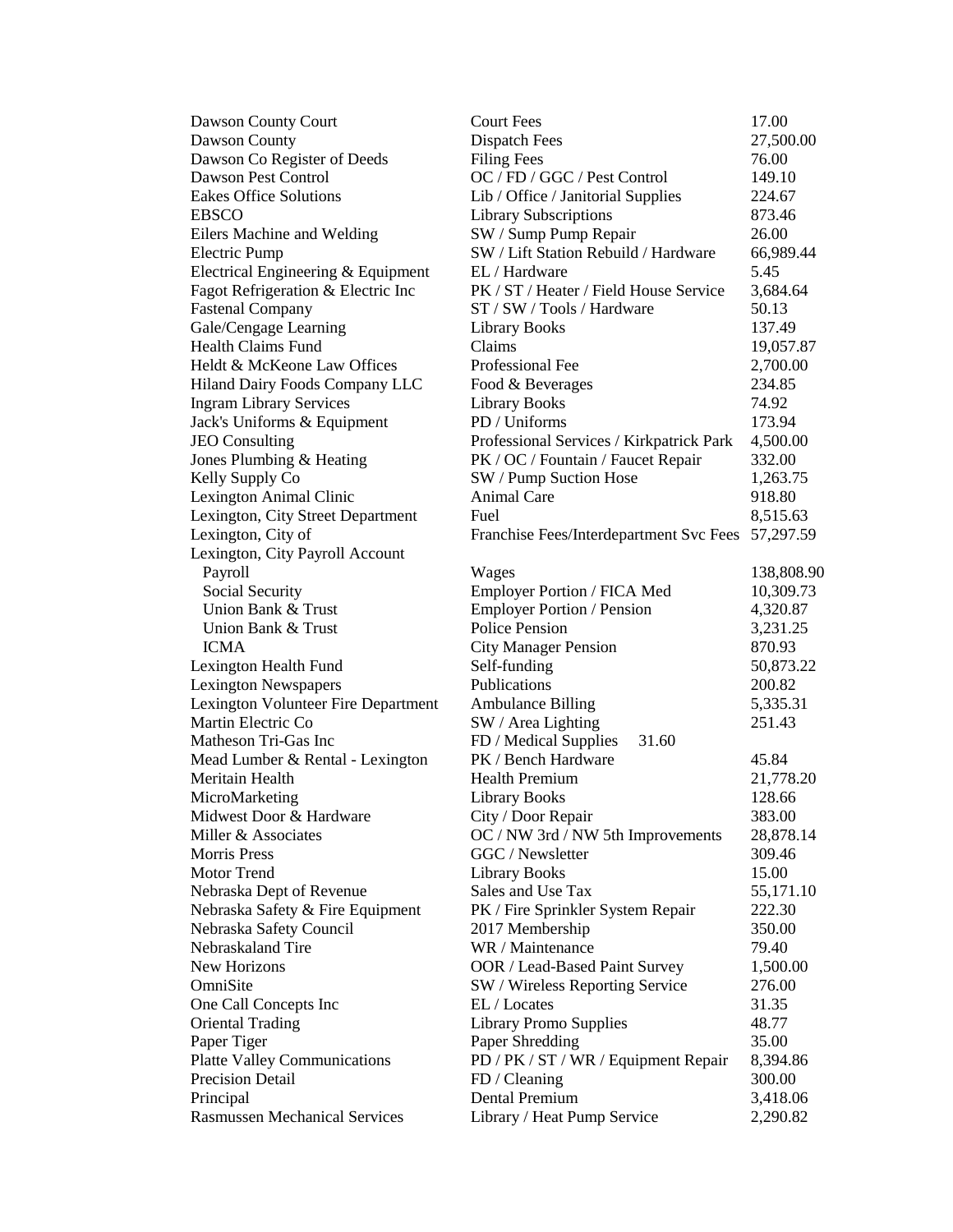| <b>S W Auto Parts</b>                 | ST / SW / Tools / Wiper Blades               | 135.28       |
|---------------------------------------|----------------------------------------------|--------------|
| Service Master of Mid Nebraska        | EL / OC / Cleaning Service                   | 4,174.47     |
| <b>Standard Insurance Company</b>     | Life Insurance Premiums                      | 943.76       |
| TO Haas Tire & Auto                   | PD / Tires                                   | 19.74        |
| Thompson Co, The                      | GGC / Food & Supplies                        | 765.42       |
| <b>Titan Machinery</b>                | ST / SW / Vehicle Maintenance                | 2,555.55     |
| Tri-City Tribune                      | City / Yearly Subscription                   | 31.50        |
| <b>USA Communications</b>             | <b>City Internet Services</b>                | 345.60       |
| Village Uniform                       | <b>GGC</b> Supplies                          | 50.84        |
| Vollmer, James                        | ST Vehicle Tune-up                           | 75.52        |
| VSP / Vision Service Plan             | Vision Premium                               | 930.63       |
| Walmart                               | Lib / PD / PK / ST / WR / Supplies           | 364.71       |
| 4imprint                              | Dev Svc / ST / SW / City Polo Shirts         | 1,592.77     |
| Alvarenga, Gladis                     | <b>EL</b> Rebate                             | 1,125.00     |
| <b>Best Books Inc</b>                 | <b>Library Books</b>                         | 2,805.46     |
| Blue Cross Blue Shield of NE          | Ambulance Refund                             | 259.81       |
| <b>Bob's True Value</b>               | ST / SW / Hardware / Tools                   | 211.98       |
| <b>Country Magazine</b>               | <b>Library Books</b>                         | 14.98        |
| Dan's Sanitation                      | <b>Sanitation Fees</b>                       | 1,653.60     |
| Davis Energy                          | FD / Fuel                                    | 94.98        |
| Dawson Public Power District          | Power Purchase                               | 472.22       |
| Eilers Machine & Welding Inc          | PK / Skid Loader Broom Repair                | 46.00        |
| Electrical Engineering & Equipment Co | OC / ST / Light Bulbs                        | 552.71       |
| EnvisionWare                          | LB / Annual System Maintenance               | 1,022.43     |
| Fagot Refrigeration & Electric        | SW / Wire Lift Station                       | 3,986.19     |
| Hagan, Everett                        | <b>EL</b> Rebate                             | 1,900.00     |
| <b>Jim Phillips</b>                   | WR / Main Break Repair                       | 6,948.00     |
| John Deere Financial                  | FD/GGC/PK/ST/SW/Spls Parts Repairs           | 981.13       |
| Jones Plumbing & Heating              | LB/WR/WWTP/Pipe/Water Line Pump Seals        | 559.34       |
| Kelly Supply Company                  | WR / Fuel Tank                               | 162.59       |
| Lexington Area Solid Waste            | <b>Waste Removal</b>                         | 914.88       |
| Lexington Newspapers Inc              | Notices / Minutes                            | 167.68       |
| <b>Living Magazine</b>                | <b>Library Books</b>                         | 19.00        |
| Mac's Short Stop                      | MOW / Food Color                             | 2.59         |
| Mead Lumber                           | PK / Park Bench Wood                         | 68.76        |
| <b>Midwest Connect</b>                | Mailing System Annual Maintenance Fee 881.68 |              |
| Midwest Laboratories Inc              | WWTP / Lab Testing                           | 1,161.00     |
| Moritz, Gary                          | <b>EL</b> Rebate                             | 2,025.00     |
| Naprstek, Tara                        | <b>EL</b> Rebate                             | 1,900.00     |
| Nebraska Public Power District        | <b>Power Purchase</b>                        | 1,126,516.78 |
| Nebraska Public Power District        | $O\&M$                                       | 72,746.36    |
| Nebraska Technology & Telecom.        | <b>Phone Service</b>                         | 1,394.80     |
| O'Hara Lindsay & Associates           | Lobbying Services                            | 1,200.00     |
| Overton Sand & Gravel                 | EL / ST / White Rock / Fill Sand             | 1,040.77     |
| <b>Platte Valley Communications</b>   | FD / Program Codes                           | 45.00        |
| <b>Plum Creek Market Place</b>        | MOW / Food                                   | 78.77        |
| Rodriguez, Silva San Roman            | <b>EL</b> Rebate                             | 1,500.00     |
| <b>Ryde Transit</b>                   | GGC / Transportation                         | 160.00       |
| <b>U-Save Business Equipment</b>      | FD / GGC / PK / ST / Office Supplies         | 1,511.55     |
| Village Uniform                       | GGC / Janitorial Supplies                    | 123.73       |
| Walmart                               | PD/SW/Head Gear/Office/Cleaning Spls         | 158.06       |
|                                       |                                              |              |

TOTAL CLAIMS: 1,821,310.22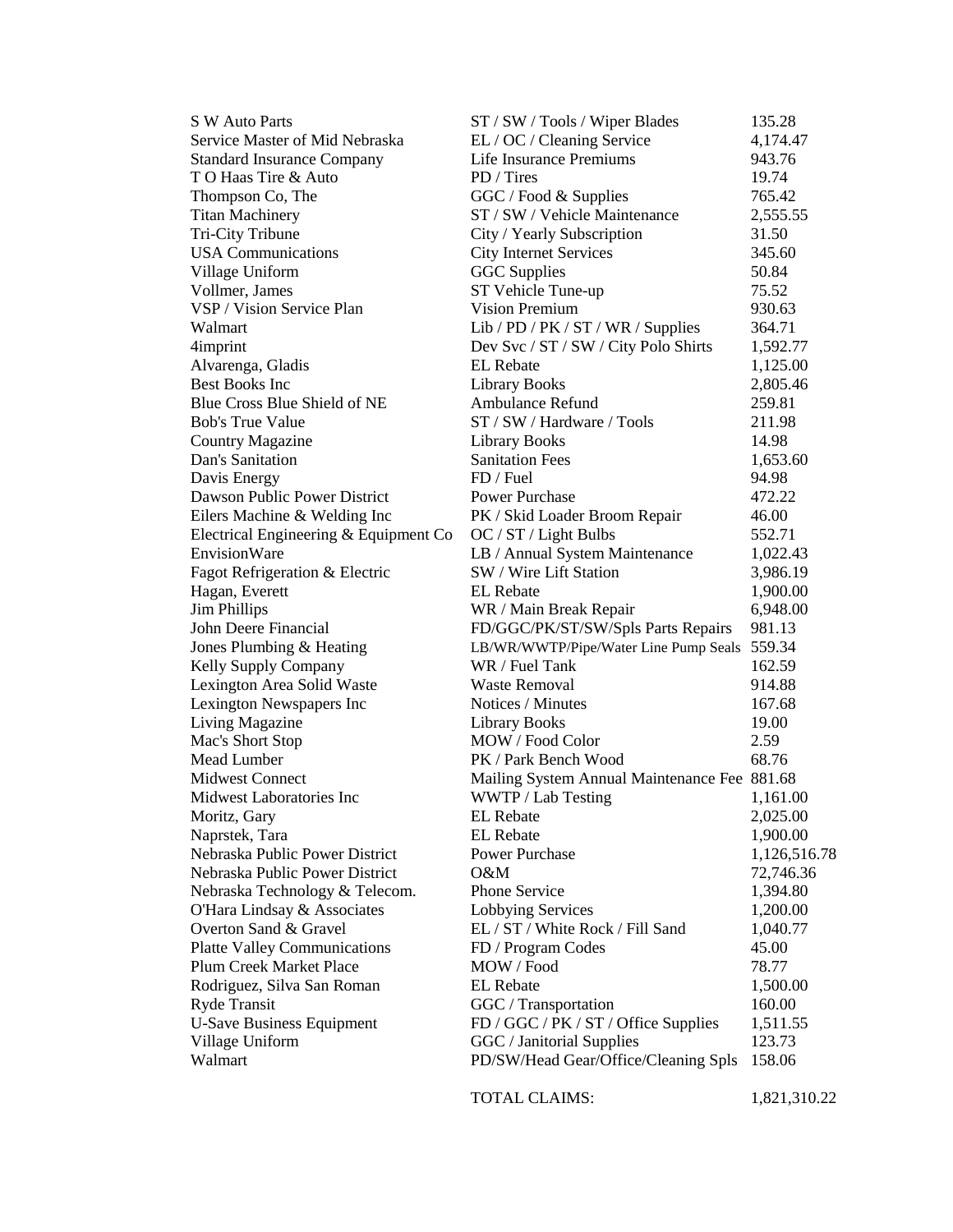**SUBDIVISION:** Mayor Fagot opened a public hearing for Council to consider a proposed subdivision titled "Masten First Subdivision" along West River Road. Bill Brecks explained the owners would like the ability to sell a residential lot for future development or use. He noted the Planning Commission recommended approval with some minor corrections to the final plat. He also explained the lots will meet the requirements for residential use. Being no further comments, the public hearing was closed. Resolution No. 2017-01 was presented. Following discussion, moved by Salem, seconded by Vivas, to approve Resolution No. 2017-01. Roll call. Voting "aye" were Smith, Roberts, Vivas, Salem, Fagot. Motion carried.

# **RESOLUTION NO. 2017-01**

#### MASTEN FIRST SUBDIVISION

## BE IT RESOLVED BY THE MAYOR AND COUNCIL OF THE CITY OF LEXINGTON, NEBRASKA, AS FOLLOWS:

The plat of MASTEN FIRST SUBDIVISION, Being a Part of Government Lot 5, Lying South of I-80 and also part of the accretion to Government Lot 5, Section 18, Township 9 North, Range 21 West of the Sixth Principal Meridian, Dawson County, Nebraska, duly made out, acknowledged and certified, and the same hereby is approved, accepted and ordered filed and recorded in the office of the Register of Deeds of Dawson County, Nebraska.

## **PASSED AND APPROVED this 10th day of January, 2017**

Pepplitsch presented a draft subdivision agreement and noted some minor corrections to be made. Following discussion, moved by Smith, seconded by Roberts, to approve the subdivision agreement with corrections as noted. Roll call. Voted "aye" were Vivas, Salem, Roberts, Smith, and Fagot. Motion carried.

**ZONING:** Mayor Fagot opened a public hearing to consider an application to rezone Masten First Subdivision, located at 190 West River Road from A-1 Agricultural to R-1 Single Family Residential. Following discussion and no further public comment, the public hearing was closed. Ordinance No. 2384 entitled "AN ORDINANCE TO REZONE LOTS 1 and 2, MASTEN FIRST SUBDIVISION, A SUBDIVISION BEING PART OF GOVERNMENT LOT 5, LYING SOUTH OF I-80, AND ALSO PART OF THE ACCRETION TO GOVERNMENT LOT 5, SECTION 18, TOWNSHIP 9 NORTH, RANGE 21 WEST OF THE SIXTH PRINCIPAL MERIDIAN, DAWSON COUNTY, NEBRASKA, FROM A-1 AGRICULTURAL TO R-1 SINGLE-FAMILY RESIDENTIAL; TO REPEAL ALL ORDINANCES OR SECTIONS OF ORDINANCES IN CONFLICT HEREWITH; TO PROVIDE FOR AN EFFECTIVE DATE AND FOR PUBLICATION IN PAMPHLET FORM" was presented. Following discussion, moved by Salem, seconded by Vivas, to suspend the rules regarding the reading of an ordinance on three separate occasions. Roll call. Voting "aye" were Smith, Roberts, Vivas, Salem, Fagot. Motion carried.

Ordinance No. 2384 was presented on final reading. Moved by Salem, seconded by Smith, to approve Ordinance No. 2384 on final reading. Roll call. Voting "aye" were Vivas, Roberts, Smith, Salem, Fagot. Motion carried.

**DISCLOSURE FORMS:** Pepplitsch reported that the contractual interest statements received from each council member will need to be accepted on record and file per Nebraska law. Moved by Salem, seconded by Roberts, to recognize and accept contractual interest statements from current council members to be held on file with the City Clerk. Roll call. Voting "aye" were Vivas, Smith, Roberts, Salem, Fagot. Motion carried.